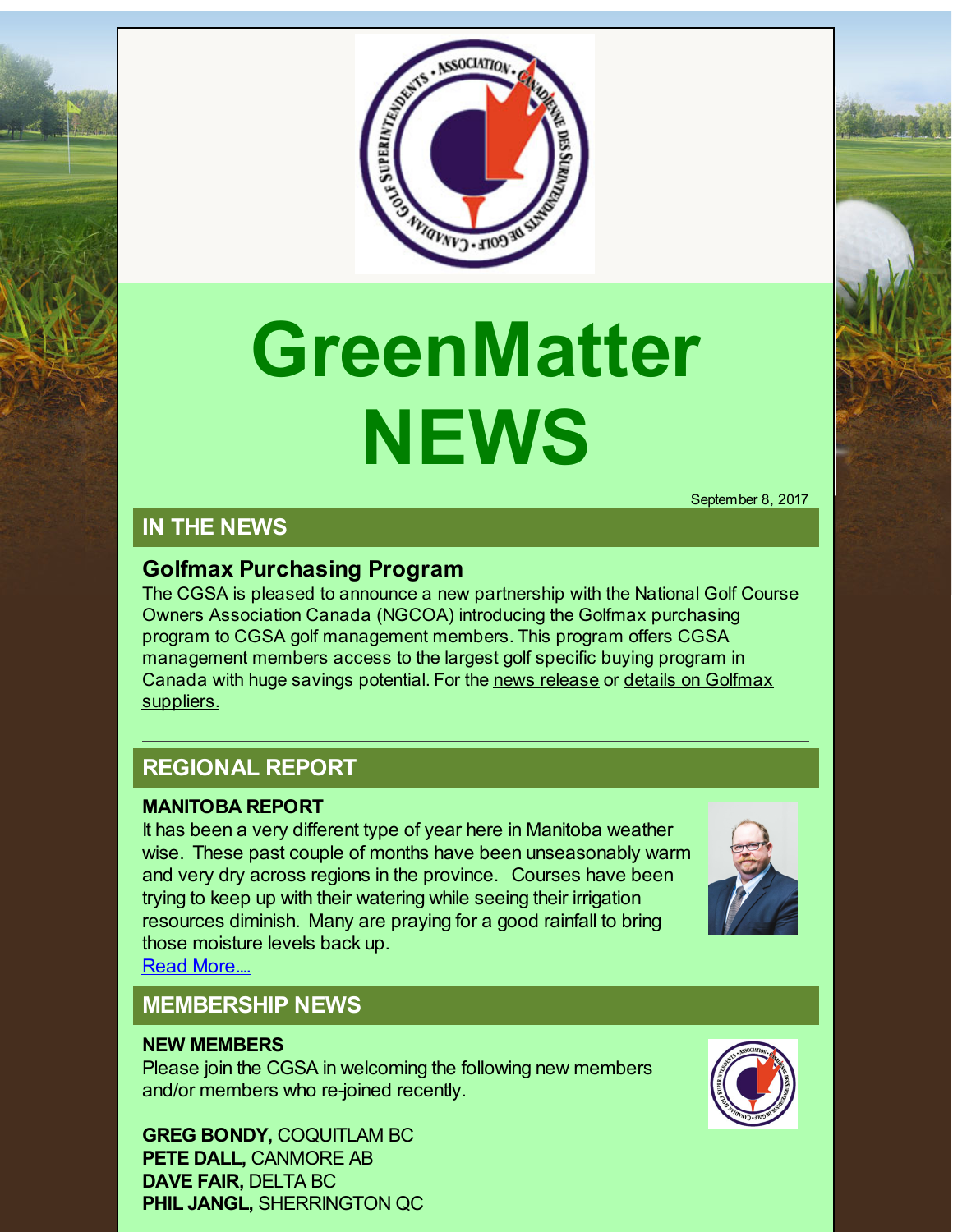**MARK SEVSEK,** TORONTO ON **BRENT SHANLEY,** QUALICUM BEACH BC **JESSICA VASSILICOPOULOS,** FORT MCMURRAY AB **BRENT WILLIAMSON,** LONDON ON

#### **ACCREDITATION INFORMATION**

The CGSA's professional development program includes the Master Superintendent designation, the Accredited Golf Superintendent designation and the Accredited Assistant Golf Superintendent. If you are interested in more information and writing the exam [read](http://r20.rs6.net/tn.jsp?f=001uyzCsaFALvyf4hCTyYVjpydOXftxIm5399R-gMjdlM4qhucoWUcRVr7uCA7aR9PsrrXlE_VHr3h0YFWfiWYlxzsb1qxAcGmKEq5MEw9miiueyhTjoouN1g9O5WQzHxrXOpUMexpymvhwN6SicJXAOysoYNbzmIpG8_nr2SBvQfiaSag30qmyyjbD2gdxAIgCP7_sSfP7tQIPzESb13RBGHt19NCI9EOO&c=&ch=) here.

**CGSA National Tournaments** - As part of CGSA's ongoing efforts to recognize the role of the superintendent at the golf facility, it sponsors the National Tournament Program for members who host these prestigious events. For details and all event photos [visit...](http://r20.rs6.net/tn.jsp?f=001uyzCsaFALvyf4hCTyYVjpydOXftxIm5399R-gMjdlM4qhucoWUcRVumasAGFoLR_y6jFv36ZG1BNzNlo5CVwSgsIPHPxAr89-mwzMz5eT3WJSMLWPbLNryBDigUauo85BPHC4Sy1K6yVaQox7AEDkfxq0fTcZ4QxdpNpR7Yx3GE6_FYnl-8h8kbg3d6bDuJNU85CNELdYNxQqOUu0StaLA==&c=&ch=)

CGSA member Bruce Klaassen presents Chad Fawcett, Superintendent of the Wascana Country Club, with his plaque during the Canadian Men's Mid-Amateur Championship.

CGSA member William (Bill) Green, AGS, Superintendent of Cutten Fields receives his plaque from Kathryn Wood, CGSA staff member, during the Canadian Women's Amateur Championship.

## **CGSA's First Female President Receives the 'Legends of Alberta Golf' Award**

Debbie Amirault, CGSA's Past President received the 'Legends of Alberta' Golf award at a tournament to promote the history of golf and honour its legends. Read [More...](http://r20.rs6.net/tn.jsp?f=001uyzCsaFALvyf4hCTyYVjpydOXftxIm5399R-gMjdlM4qhucoWUcRVvagky2HXKpDLsEs5L0jG2ifxCIJbtSAnl8r8cEJVsFbKesz2OjqwRJI2EuMok74dnctlYJHx_mqYBWsoE59161eLfyktaOvgQfmX8dxceFJmfQdf0mLK4l951_V8CF54TqZ-Jl4dLcL6iequS-F28fwcXEykzCSaB8Sr0VN5u9g3EkyyETT6ypjonQskCargOr8QOP6Sb-S&c=&ch=)



President

Our condolences go out to the family of Rod Hermitage, retired CGSA member. Rod passed away after a short illness on Monday, August 7th. A donation has been made in his memory to the CGSA Scholar's Fund, which is used to support future turf professionals in completing their studies.

## **Member Benefits**

## **The Canadian Golf Course Management Conference Travels to Quebec City - Explore, Experience, Educate!!**

The 2018 Canadian Golf Course Management Conference will be held in Quebec City, Quebec from February 26 - March 1. CGSA will be partnering with the Quebec Golf Superintendents Association (QGSA). Registration for this event, that is sure to offer something for everyone, opens in October.

#### **CAN AM CUP REGISTRATION**

Join Canadian and US members for the Can Am Cup Challenge in New Jersey,